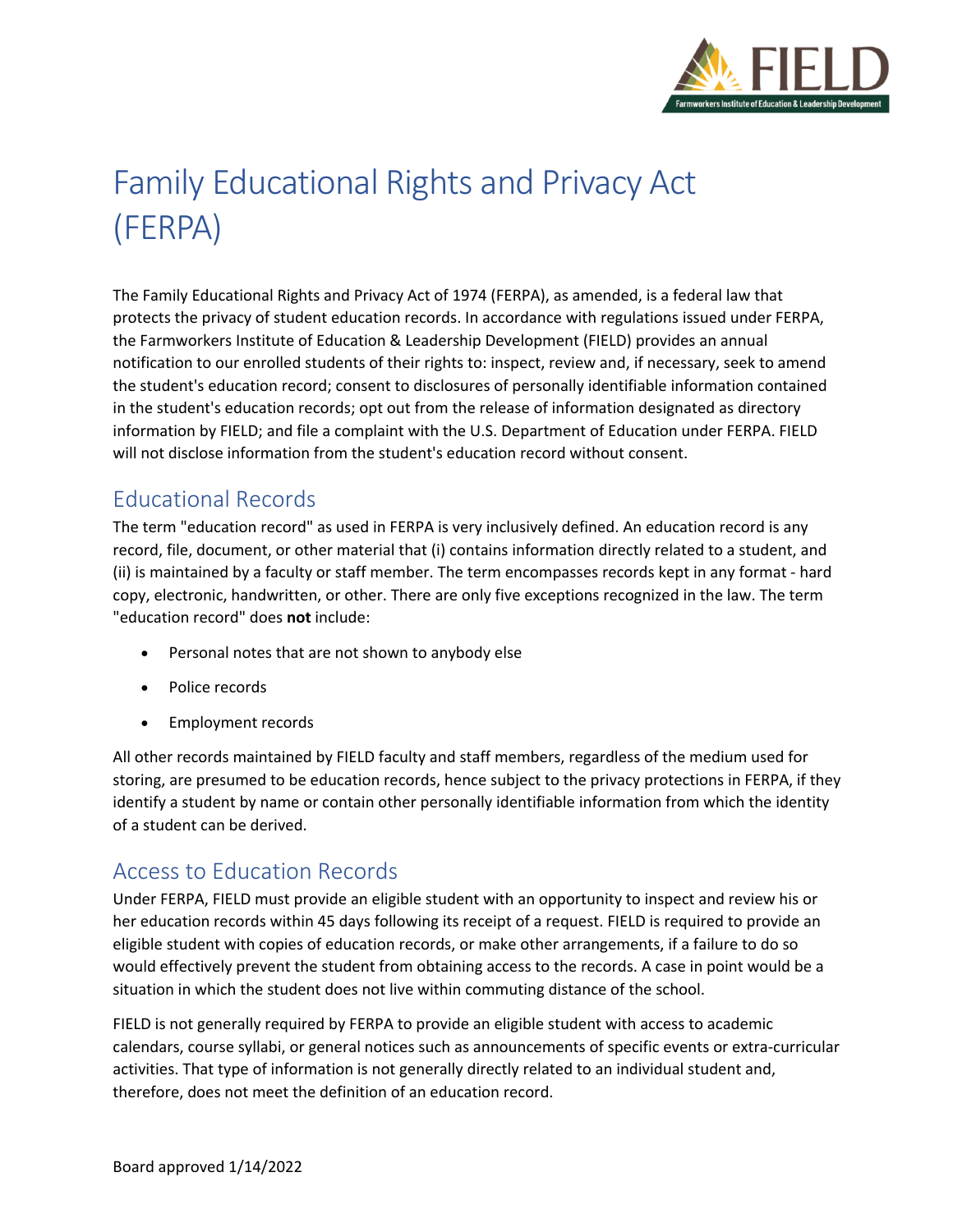Under FERPA, a school is not required to provide information that is not maintained or to create education records in response to an eligible student's request. Accordingly, FIELD is not required to provide an eligible student with updates on his or her progress in a course (including grade reports) or in school unless such information already exists in the form of an education record.

#### Directory Information

FERPA defines "directory information" as information contained in the education records of a student that would not generally be considered harmful or an invasion of privacy if disclosed. Typically, "directory information" includes information such as:

- Name
- Address
- Telephone listing
- Date and place of birth
- Participation in officially recognized activities and sports
- Dates of attendance

A school may disclose "directory information" to third parties without consent if it has given public notice of the types of information which it has designated as "directory information," the eligible student's right to restrict the disclosure of such information, and the period of time within which an eligible student has to notify the school in writing that he or she does not want any or all of those types of information designated as "directory information." The means of notification could include publication in various sources, including a newsletter, in a local newspaper, or in the student handbook. The school could also include the "directory information" notification as part of the general notification of rights under FERPA. The school does not have to notify an eligible student individually. (34 CFR § 99.37.)

#### Disclosure of Education Records

FIELD may not disclose personally identifiable information from an eligible student's education records to a third party unless the eligible student has provided written consent. However, there are a number of exceptions to FERPA's prohibition against non-consensual disclosure of personally identifiable information from education records. Under these exceptions, schools are permitted to disclose personally identifiable information from education records without consent, though they are not required to do so. Following is general information regarding some of these exceptions.

## School Officials

One of the exceptions to the prior written consent requirement in FERPA allows "school officials," including teachers, within a school to obtain access to personally identifiable information contained in education records provided the school has determined that they have "legitimate educational interest" in the information. Although the term "school official" is not defined in the statute or regulations, this Office generally interprets the term to include parties such as: instructors; administrators; health staff; counselors; attorneys; clerical staff; trustees; members of committees and disciplinary boards; and a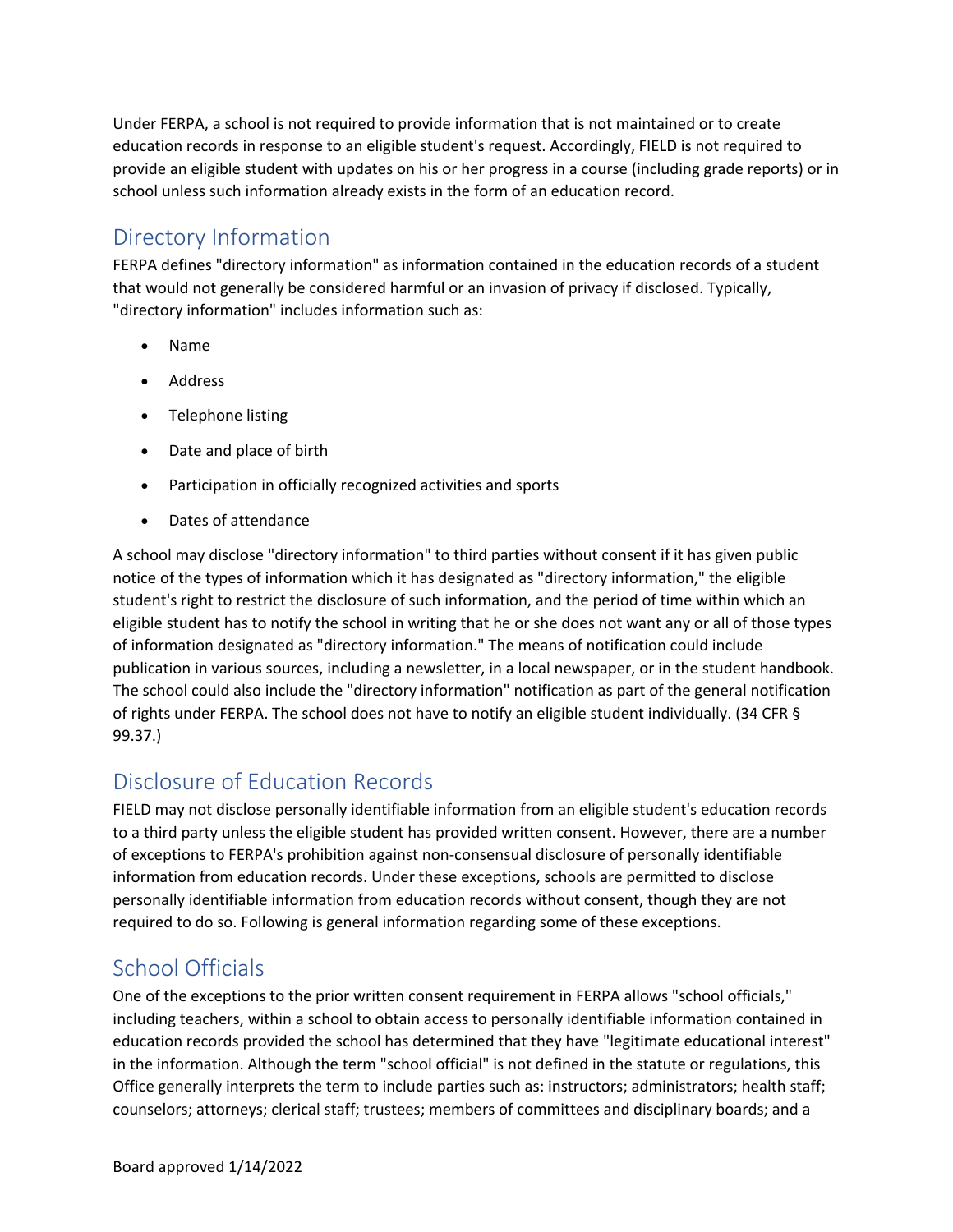contractor, volunteer or other party to whom the school has outsourced institutional services or functions.

Another exception permits a school to disclose personally identifiable information from a student's education records, without consent, to another school in which the student seeks or intends to enroll. The sending school may make the disclosure if it has included in its annual notification of rights a statement that it forwards education records in such circumstances. Otherwise, the school must make a reasonable attempt to notify the parent in advance of making the disclosure, unless the eligible student has initiated the disclosure. The school must also provide the student with a copy of the records that were released if requested by the student.

#### FERPA and Parents/Guardians

FERPA permits a school to disclose personally identifiable information from education records of an "eligible student": (a student age 18 or older or enrolled in a postsecondary institution at any age) to his or her parents if the student is a "dependent student" as that term is defined in Section 152 of the Internal Revenue Code. Generally, if either parent has claimed the student as a dependent on the parent's most recent income tax statement, the school may non-consensually disclose the student's education records to both parents.

There are several other exceptions to FERPA's prohibition against non-consensual disclosure of personally identifiable information from education records, some of which are briefly mentioned below. Under certain conditions (specified in the FERPA regulations, 34 CFR Part 99), a school may nonconsensually disclose personally identifiable information from education records:

- to authorized representatives of the Comptroller General of the United States, the Attorney General of the United States, the U.S. Secretary of Education, and State and local educational authorities for audit or evaluation of Federal or State supported education programs, or for the enforcement of or compliance with Federal legal requirements that relate to those programs;
- in connection with financial aid for which the student has applied or received;
- to state and local authorities pursuant to a State statute concerning the juvenile justice system and the system's ability to effectively serve the student whose records are being disclosed;
- to organizations conducting studies for or on behalf of the school making the disclosure for the purposes of administering predictive tests, administering student aid programs, or improving instruction;
- to comply with a judicial order or a lawfully issued subpoena; and
- in connection with a health or safety emergency

As stated above, the conditions specified in the FERPA regulations have to be met before a school may non-consensually disclose personally identifiable information from education records in connection with any of the exceptions mentioned above.